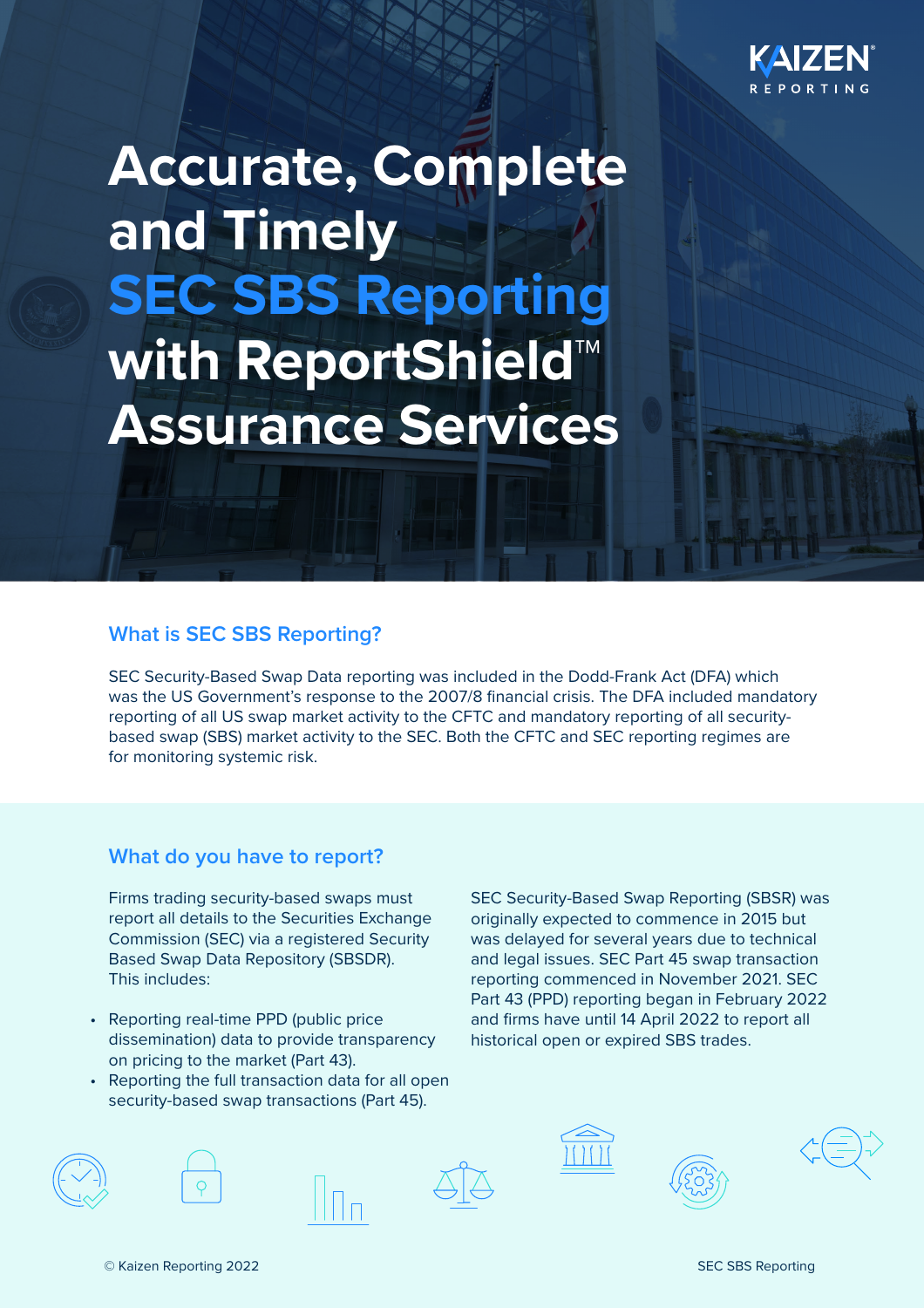# **Take control of your SEC reporting with ReportShield™ Assurance Services**

Firms are frequently asked by the SEC to provide evidence of a comprehensive, effective controls framework, mapped back to the obligations.

ReportShield™ services meet these challenges, providing firms with the ability to demonstrate appropriate control over their SEC reporting obligations for Parts 43 and 45.

**Accuracy Testing –** assesses the correctness of all SEC open positions at the SBSDR, utilizing Kaizen's proven universal testing methodology which tests every data field with independent sources of data.

**Advanced Regulatory Reconciliation –**  a comprehensive reconciliation process between source systems and the records held at the SBSDR. This includes:

- US person counterparty determination
- Reporting party tiebreaker logic
- Any no-action letters that may be effective.

**Reference Data Testing –** the full population of reference data is tested for complete mappings to the appropriate identifiers. The service checks that counterparty identifiers are valid and up to date and values for LEIs are proposed if missing from your data. **Control Framework –** a full governance structure, policy documentation, guidance and training required to be fully compliant with SEC obligations. We can help your understanding of the regulation to ensure compliance.

**Cross-regulation testing** can also be conducted so submitted reports are consistent with other reporting regimes.

## **How do the services work?**

ReportShield™ testing and reconciliations are delivered as automated managed services with testing and reconciliations taking place periodically depending on your trading volumes. All services are tailored to your business requirements. Bespoke tests can be added and adapted to meet your firm's needs.

# **What's unique about ReportShield™ services?**

Kaizen's testing and reconciliations are underpinned by our multi-dimensional testing methodology which gives firms a complete and independent assessment of the quality of their reporting. Accuracy Testing won a Queen's Award for Innovation, one of the UK's highest business accolades.





waterstechnology Asia Awards 2021